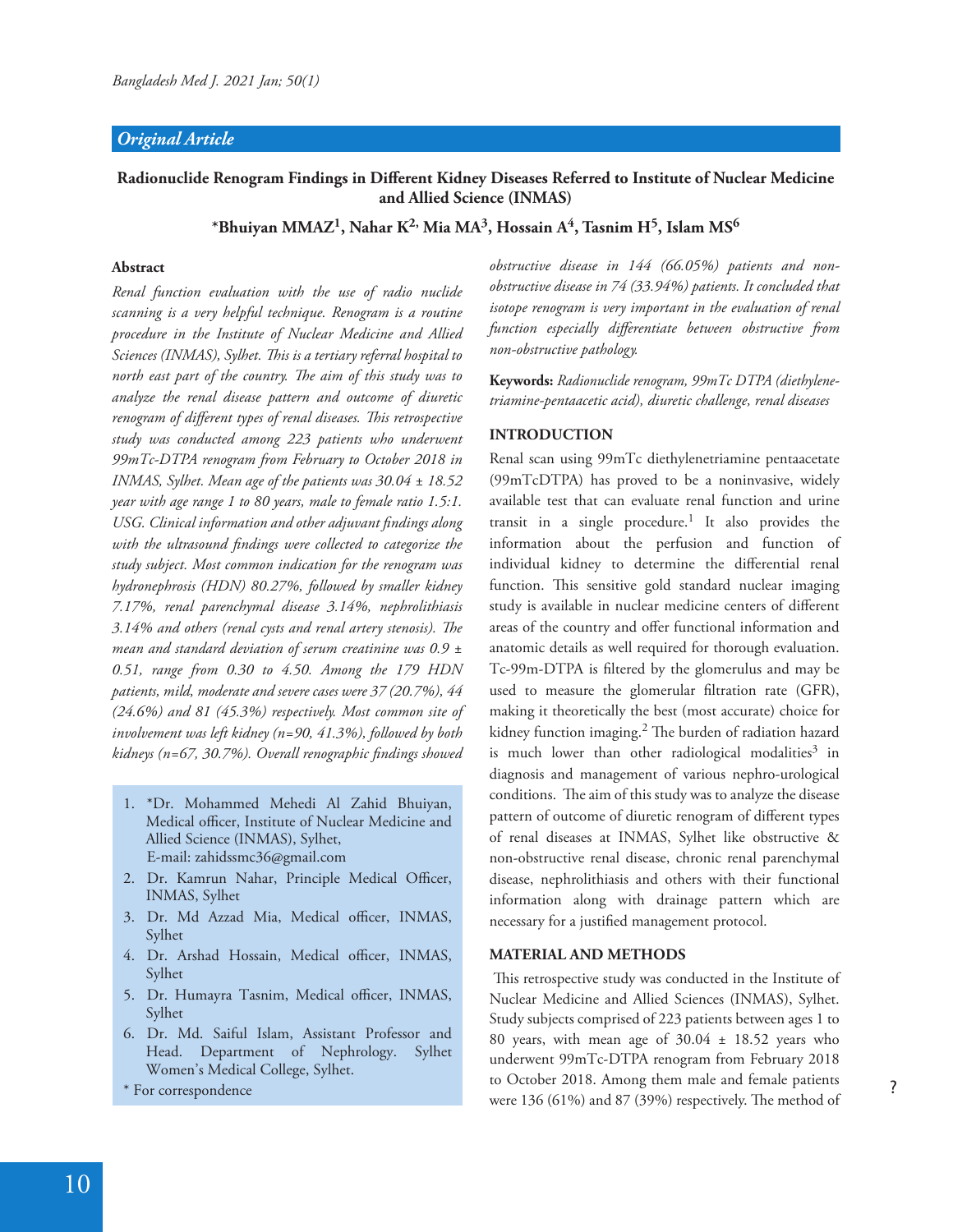99mTc-DTPA was used for evaluation of renal function was as following. Patients stay well hydrated and then void before starting procedure. First we calculation of full syringe count. Then the patients are placed in supine position in a single photon emission computed tomography (SPECT) digital dual head gamma camera (e-cam series, Siemens from Germany) with detector placed behind. A low-energy high-resolution parallel hole collimator was used, with matrix size 64 x 64, energy peak 140 Kev, and window width 20%. After administration of an intravenous bolus injection of 3-5 mCi 99mTc-DTPA for adult patient and 1-2 mCi 99mTc-DTPA for children, perfusion images are obtained in every 01 second for the first minute followed by acquisition of dynamic images in every 20 seconds for the next 29 minutes. Diuretic is administered intravenously to adult patient according to patient's serum creatinine level within  $10^{th} - 15^{th}$  minute after tracer injection and for children it is administered along with the tracer at 0 (zero) minute. In a dilated system, prolonged retention of contrast or radiopharmaceutical is seen because of a reservoir effect. The addition of furosemide (diuretic) to the protocol allows accurate identification of patients affected by obstruction. If mechanical obstruction is present, the narrowed lumen prevents augmented washout; prolonged retention of tracer proximal is seen and can be quantified on the time-activity curves were also calculate the empty syringe count. Time–activity curves from the region of interests are computed and corrected for physical decay. Processing units of gamma camera software measured 99mTc-DTPA renogram clearance for the determination of glomerular filtration rate (GFR). Software also calculate differential renal function (DRF) or split function (SF). In general, in a normally functioning kidney, a half-time of less than 10 minutes from the time of diuretic effect constitutes a normal response. A rapid washout of the isotope in a dilated pelvicalyceal system is considered non obstructed. Persistence of the isotope suggests that the system is not only dilated but also obstructed. The statistical analyses were done by IBM SPSS Statistics (version 25).

# **RESULTS**

Table I Shows the distribution of socio-demographic characteristics of the study population. Among the 223 individuals age of the patients ranged from 1 to 80 years with the mean age of  $30.04 \pm 18.5$  year. Among them 80 (35.9%) patients were in 1-20 years' age group and lowest number 15 (6.7%) were in 61-80 years' age group. Distribution of sex shows that 61% were males and the remaining 39% were females. The mean and standard deviation of age for male and female were  $27.79 \pm 19.27$ years and  $33.55 \pm 16.78$  years respectively.

| Table I: Age and sex distribution of the study |
|------------------------------------------------|
| subjects $(n=223)$                             |

| Parameters  |           | Frequency | Percentage |  |
|-------------|-----------|-----------|------------|--|
| Age (years) | $1-20$    | 80        | 35.9       |  |
|             | $21-40$   | 76        | 34.1       |  |
|             | $41 - 60$ | 52        | 23.3       |  |
|             | $61 - 80$ | 15        | 6.7        |  |
| Sex         | Male      | 136       | 61         |  |
|             | Female    | 87        | 39         |  |

Table II Shows the distribution of common indication for renogram among the study population. Among the study subjects (80.3%). Were indicated for HDN followed by smaller kidney (7.2%), renal parenchymal disease (3.14%), nephrolithiasis (3.14%) and others (renal cysts and renal artery stenosis). The mean and standard deviation of serum creatinine was  $0.9 \pm 0.51$ , range from 0.30 to 4.50. Among the 179 HDN patients, mild, moderate and severe cases were 37 (20.7%), 44 (24.6%) and 81 (45.3%) respectively.

**Table II: Distribution of common indication for DTPA renogram** 

| <b>Indications</b>        | Frequency      | Percent |  |
|---------------------------|----------------|---------|--|
| Hydronephrosis            | 179            | 80.3    |  |
| Nephrolithiasis           | 7              | 3.1     |  |
| Renal parenchymal disease | 7              | 3.1     |  |
| Smaller kidney            | 16             | 7.2     |  |
| Non visualized            | $\mathcal{L}$  | 0.9     |  |
| Ectopic                   | $\overline{5}$ | 2.2     |  |
| Post pyeloplasty          | $\overline{5}$ | 2.2     |  |
| Renal cyst                | 1              | 0.4     |  |
| Renal artery stenosis     | 1              | 0.4     |  |
| Total                     | 223            | 100.0   |  |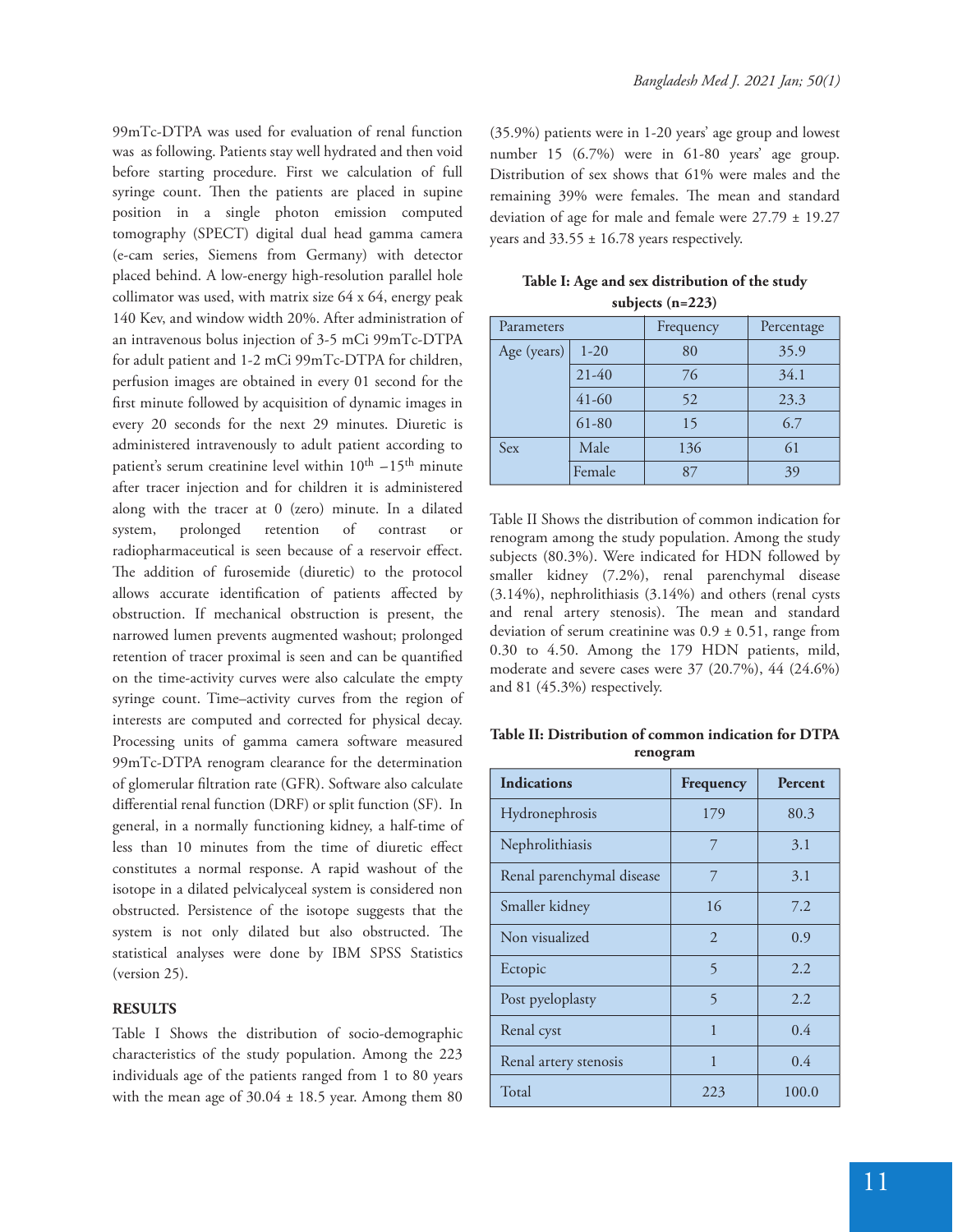

**Figure 1:** *Radionuclide renogram !ndings*

Figure-1 Shows the radionuclide renogram findings, among 223 cases, 218 (97.76%) had positive findings on renogram while rest were normal.



**Figure 2:** *Site of distribution of renal disease in the study population (n=223).* 

Figure-2 Shows the site of distribution of renal disease; the whole group based on site of involvement in renogram was divided as right, left, both kidneys, 90 (41.3%) involvement was in left kidney followed by 61 (28.0%) in right kidney and both kidneys was 67 (30.7%)



**Figure 3:** Renogram findings (in percentages) according to nature *of involvement (n=218)* 

Figure 3 Shows two main groups as obstructive disease (obstructive uropathy and obstructive nephropathy) and non-obstructive disease (non-obstructive HDN; parenchymal impairment and nonfunctioning kidney). Here obstructive disease was found in 144 (66.05%) patients and non-obstructive disease in 74 (33.94%) patients

Table III Shows the pattern of renogram findings in five groups. In the right kidney (n=61), obstructed nephropathy (obstruction with parenchymal impairment) was 39.3% and others OU, NO, PI and NF were 11.5%, 1.6%, 36.1% and 11.5% respectively ; whereas in the left kidney obstructed uropathy was 33.3% kidney (n=90) and others ON, NO, PI and NF were 30.0%, 3.3%, 22.2% and 11.1% In case of bilateral disease involvement, obstructed nephropathy was (67.2%), others OU, NO, PI, and NF were 16.4%, 00%, 16.4%, 00% respectively.

|              | Pattern of renogram findings |                   |                        |              |                                  |              |
|--------------|------------------------------|-------------------|------------------------|--------------|----------------------------------|--------------|
| Site of      | <b>Obstructed</b>            | <b>Obstructed</b> | <b>Non</b>             | Parenchymal  | Non-                             | <b>Total</b> |
| involvement  | uropathy (OU)                | nephropathy (ON)  | <b>Obstructed</b> (NO) |              | impairment (PI) functioning (NF) |              |
| Right kidney | 7(11.5%)                     | 24(39.3%)         | $1(1.6\%)$             | $22(36.1\%)$ | 7(11.5%)                         | 61(100)      |
| Left kidney  | 30(33.3%)                    | 27(30.0%)         | $3(3.3\%)$             | $20(22.2\%)$ | $10(11.1\%)$                     | 90(100)      |
| Bilateral    | $11(16.4\%)$                 | $45(67.2\%)$      | $\overline{0}$         | $11(16.4\%)$ |                                  | 67(100)      |

Table III: Pattern of renogram findings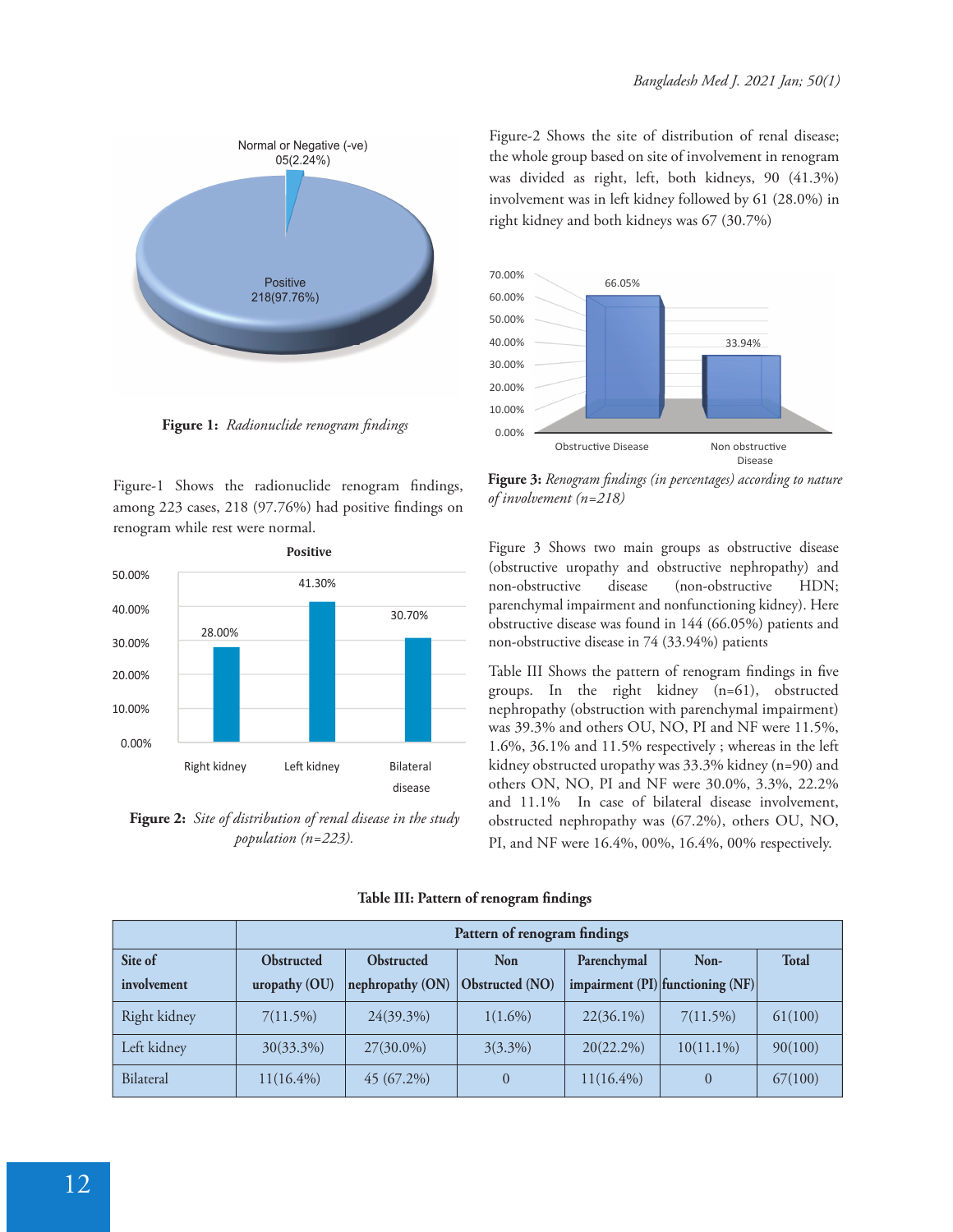## **DISCUSSION**

A renogram is simply a time-activity curve that provides a graphic representation of the uptake and excretion of a radiopharmaceutical by the kidneys. Renogram curve can be revealed easily in patients with suspected renal diseases, with disturbances of the renal circulation, with functional obstruction of the upper urinary tract, and specially in the impairment of tubular function. Renogram objectively measures individual renal function and it is considered as the imaging modality of choice for the assessment of the individual renal function<sup>5</sup>. The importance of isotope renogram for evaluating individual kidney's function were previously reported.<sup>6,7</sup>

In this study, distribution of gender showed that 61% were males and the remaining were females. Age ranged from 1 to 80 years. The mean and standard deviation of age was  $30.04 \pm 18.52$  years. These findings are similar to previous study.<sup>9</sup> The range of serum creatinine was  $0.30 - 4.50$ mg/dl (mean  $0.9 \pm 0.51$ ). Hosen et al.<sup>8</sup> reported serum creatinine range from 0-5 -12.9 mg/dl (mean  $1.75 \pm 12.1$ ) that differ from this study could be due to presence of outlier.

This study showed  $97.76$  % (n=218) cases had positive findings on renogram while rest were normal. Hosen et al. $8$ reported normal cases of about 14.29% that is higher than current study might be due to selective referral of the renal patients.

This study revealed that most common site of involvement was left kidney (41.3%, n=90), followed by both kidneys  $(30.7\% , n=67)$  (figure I). Hosen M et al.<sup>8</sup> reported that 42.86% had pathology in right kidney, 24.49% had in left kidney, 18.37% had bilateral disease and 14.29% had normal findings. This difference of involvement may be due to different method of analysis.

In our institute prior to renogram, renal US is routinely done. HDN is defined as a significant increase in the diameters of the collecting system on US.<sup>9</sup> We classified HDN into three groups according to ultrasound measurement of the renal pelvis diameter: mild (Anterior posterior diameter (APD) 5–9.9 mm), moderate (APD 10–14.9 mm) and severe (APD  $\geq$  15 mm). The degree of HDN is used to assist in decision making with regard to management and some prognostic information. However, controversy exists over size cutoffs and significant pathology.

In this study, US revealed HDN in 179 (80.3%) patients, smaller kidneys in 16 (7.2%) patients, nephrolithiasis 7 (3.1%) patients, renal parenchymal disease in 7 (3.1%) and others (ectopic kidney, post pyeloplasty, non-visualized kidney etc.). Among the 179 HDN patients, mild, moderate and severe cases were 20.7% (n=37), 24.6%  $(n=44)$  and  $45.3\%$   $(n=81)$  respectively. By reviewing all the laboratory investigations, the causes of HDN was identified pelvi-ureteric junction obstruction (PUJO) was 46 (25.7%), calculus was 14 (7.8%) and unknown 119  $(66.5\%)$ .

Overall renographic findings in 218 patients showed obstructive disease in single or both kidneys in 144 (66.05%) patients and non-obstructive disease in 74 (33.94%) patients which is slightly more than Hosen M et al.<sup>8</sup> possibly due to selected group of patients

 Diuretic renogram is a dynamic, noninvasive test which was developed to distinguish between the dilated non-obstructed and the dilated obstructed upper urinary tract.<sup>10</sup>. Renogram curves which show an obstructed pattern can be subjected to an increased flow rate as a consequence of the IV administration of a diuretic. Differential renal function (DRF) is the contribution of each kidney to sum of both left and right renal activities, normally ranging from 45% to 55%.<sup>11</sup>, although ranges of 42–58% have also been reported in normal adults for 99mTc-MAG 3 imaging<sup>12,13</sup>. A DRF <40% or a decrease of DRF of >5% on successive diuretic renogram studies is indicative of renal function deterioration.

The results were classified into five groups. Among the right kidney (n=61), most common findings were obstructed nephropathy (obstruction with parenchymal impairment) (39.3%), whereas obstructed uropathy (33.3%) in the left kidney(n=90). In bilateral disease involvement, obstructed nephropathy was the common findings  $(67.2\%)$  (Table -III).

### **CONCLUSIONS**

Evaluation of different renal pathologies  $\&$  functions by 99mTc-DTPA at INMAS, Sylhet reveals various pattern of nephro-urological disorders. This study analyses the outcome of different renographic findings; mostly unilateral or bilateral obstructive or non-obstructive pattern, parenchymal impairment, functional assessment. The association of our study  $&$  clinical presentation of the patients can be sufficient for the clinicians to establish a causal link for the better management of the patients.